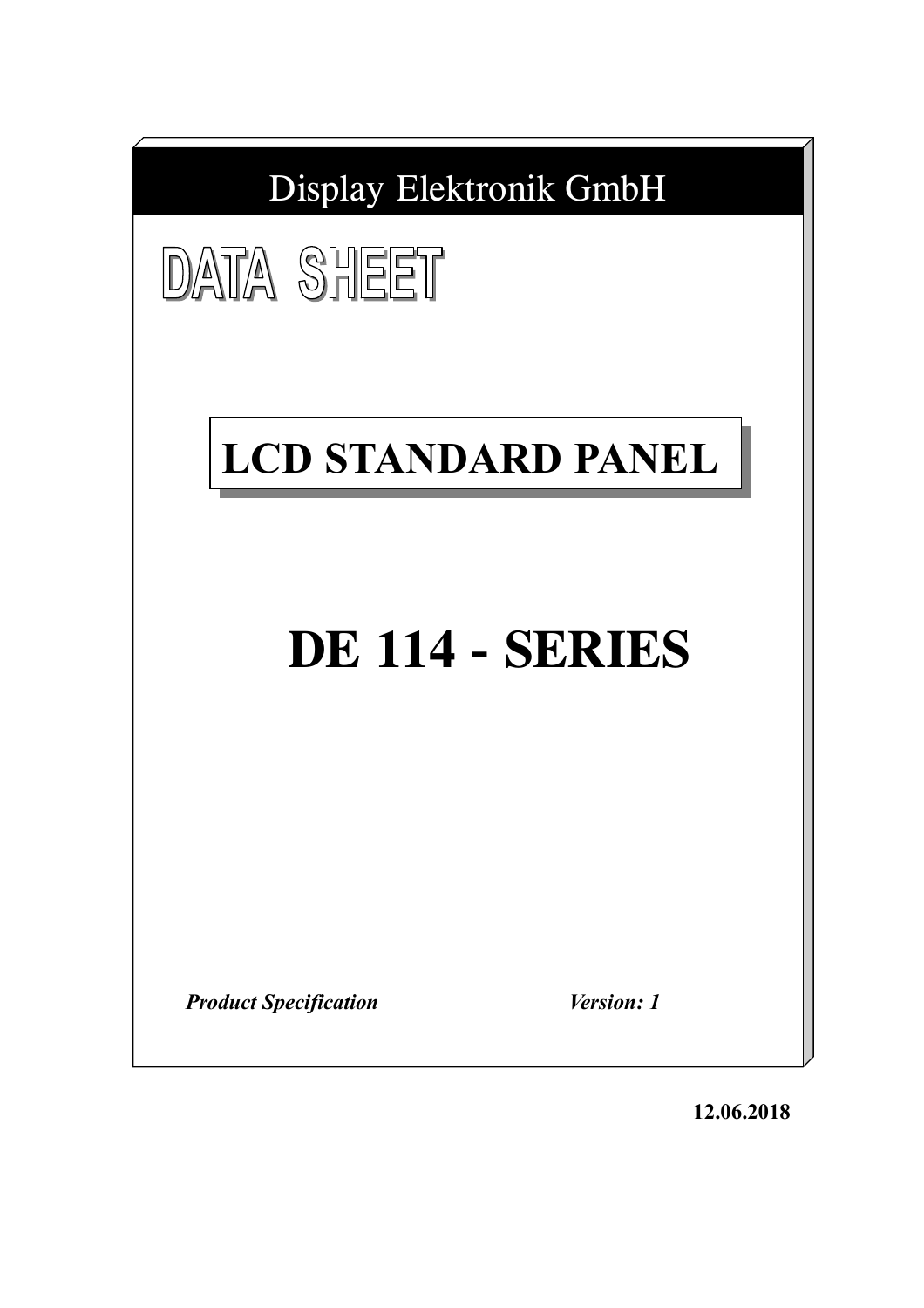*DE 114 – SERIES Product Specification* 

# GENERAL SPECIFICATION

# MODULE NO. :

# DE 114 - SERIES

CUSTOMER P/N

| VERSION NO. | <b>CHANGE DESCRIPTION</b> | <b>DATE</b> |
|-------------|---------------------------|-------------|
| $\theta$    | ORIGINAL VERSION          | 06.12.2001  |
|             |                           |             |
|             |                           |             |
|             |                           |             |
|             |                           |             |
|             |                           |             |
|             |                           |             |
|             |                           |             |
|             |                           |             |
|             |                           |             |
|             |                           |             |

PREPARED BY: MH DATE: 12.06.2018 APPROVED BY: MH DATE: 12.06.2018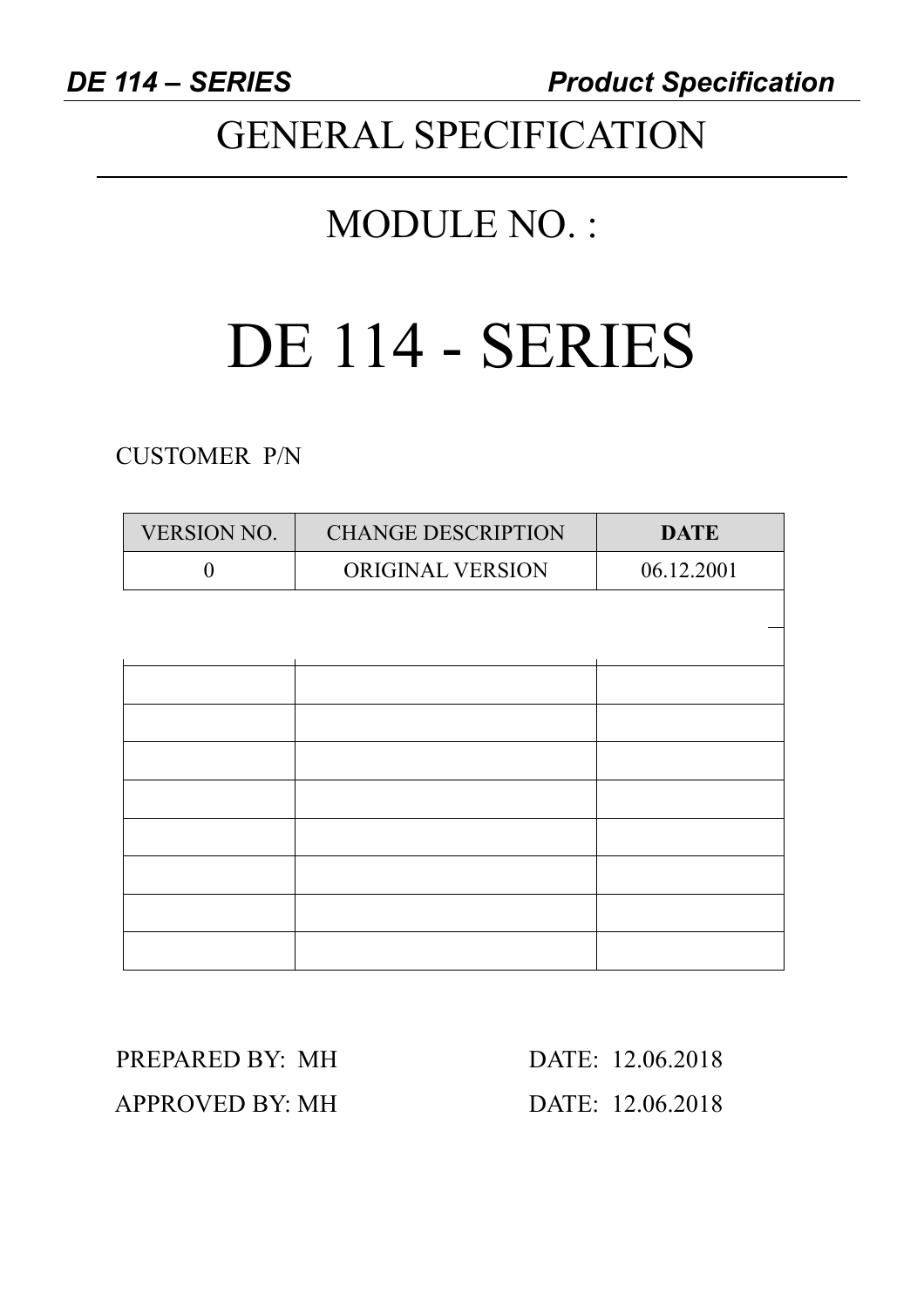# **CONTENTS**

| 10. SOLDER CONDITIONS FOR LCD WITH FIXED PINS------------------------------ 5 |  |
|-------------------------------------------------------------------------------|--|
|                                                                               |  |
|                                                                               |  |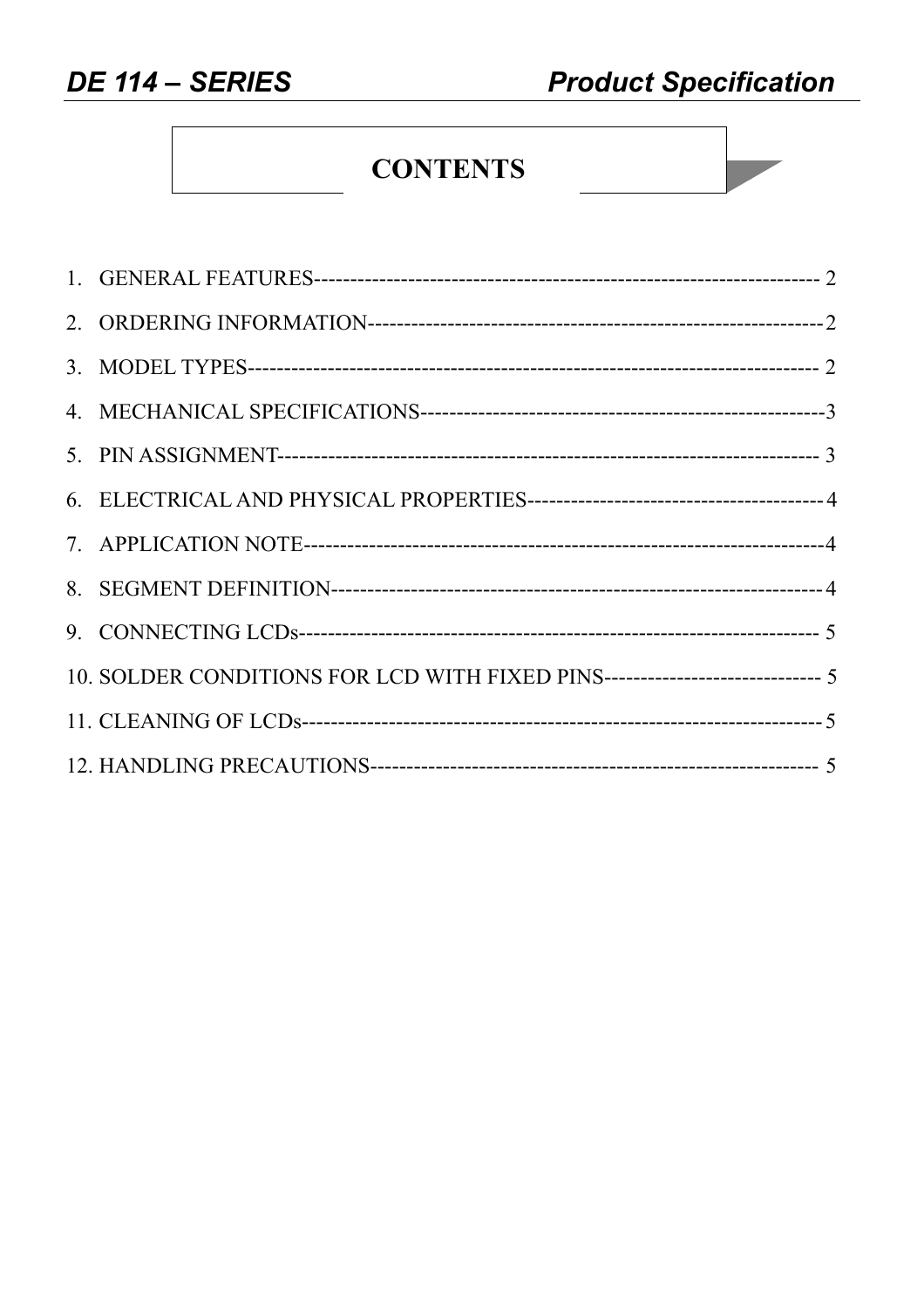### **1. GENERAL FEATURES**

**Display Elektronik GmbH** is specialized in LCD-products.

- There is a wide range of standard lcd-panels. Most of them are available from stock.
- Most of our standard panels operate within the extended temperature range  $(-20^{\circ}C \text{ to } +70^{\circ}C)$ .
- For the static types the Vlcd is ready for 3 Volt, like shown in the following table. For most of our multiplexed standard panels we offer a 3Volt and a 5Volt model.
- Most panels are available in reflective and transflective version.
- In general we offer a standard pinlength from stock. Pls ask us in case you want a different pinlength. For the LCD-panels without pins we also offer elastomeric connectors (zebras).
- For outdoor applications we offer suitable LCD-displays with extreme wide temperature range and UV-stability etc...

# **2. ORDERING INFORMATION**



### Example:

DE-113-RS-10/7.5 LCD 31/2 digits Digit height 12.7 mm Reflective Standard polarizer Standard temperature Fixed pins Pinlength 7.5 mm

# **3. MODEL TYPES**

Our actual model types are:

| <b>MODEL</b>      | <b>POLARIZER</b> | <b>POLARIZER</b> | <b>OPERATING</b>                    | <b>PIN</b>    | <b>VIEWING</b>    | <b>OPERATING</b> | <b>VOLTAGE</b> |
|-------------------|------------------|------------------|-------------------------------------|---------------|-------------------|------------------|----------------|
| <b>NAME</b>       | <b>MODE</b>      | <b>TYPE</b>      | <b>TEMPERATURE</b>                  | <b>LENGTH</b> | <b>DIRECTION</b>  | <b>VOLTAGE</b>   | <b>MODE</b>    |
| DE 114-RS-20/6,35 | reflective       | standard         | $-20^{\circ}$ C $+70^{\circ}$ C     | 6,35          | $6^{\circ}$ clock | $3-5$ Volt       | static         |
| DE 114-RS-20/7,5  | reflective       | standard         | $-20^{\circ}$ C  +70 $^{\circ}$ C . | 7,5           | $6^{\circ}$ clock | $3-5$ Volt       | static         |
| DE 114-RS-20/8,4  | reflective       | standard         | $-20^{\circ}$ C  +70 $^{\circ}$ C . | 8,4           | $6^{\circ}$ clock | $3-5$ Volt       | static         |
| DE 114-TU-30/7,5  | transflective    | high stable      | $-40^{\circ}$ C  +90 $^{\circ}$ C   | 7,5           | $6^{\circ}$ clock | $3-5$ Volt       | static         |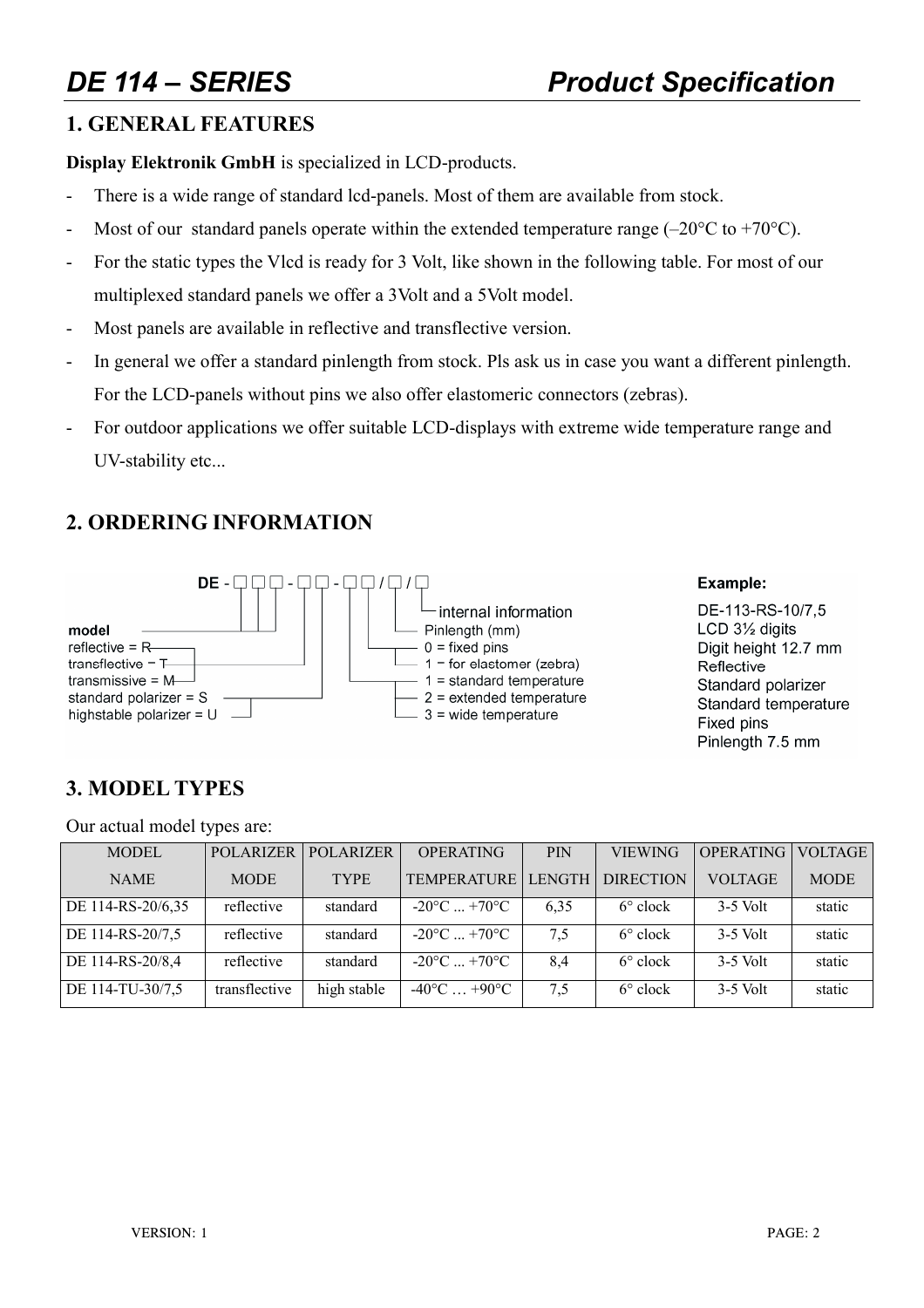# DE 114 - SERIES

# **4. MECHANICAL SPECIFICATIONS**



# 5. PIN ASSIGNMENT

| SEG.  | 3,  |     | 36                     | 28        |    | -95 | ne.<br>دا  | Col | 18        |    |           | ١G         | NC      | NC | NC | NC  | m              |    |    | <b>BAT</b> |
|-------|-----|-----|------------------------|-----------|----|-----|------------|-----|-----------|----|-----------|------------|---------|----|----|-----|----------------|----|----|------------|
| PIN   | -14 | a.c | <b>AN 19</b><br>$\sim$ | 24<br>. . | 25 | 26  | -07<br>. . | 28  | no.<br>43 | 30 | . .<br>w. | רד<br>JZ   | ١T<br>- |    | 35 | 36  | --<br>$\cdots$ | 38 | 39 | 40         |
| [SEG. | θP  |     |                        | NC        | NC | MC. | <b>NC</b>  | DP1 |           | 10 | -10       | በቦኃ        | 2E      | 20 | ሳሳ | DP. | ₹Γ<br>◡        | 30 | 70 | 38         |
| PINA  |     |     |                        |           |    |     |            |     |           |    |           | . .<br>. . |         |    |    |     |                | שו |    | 20         |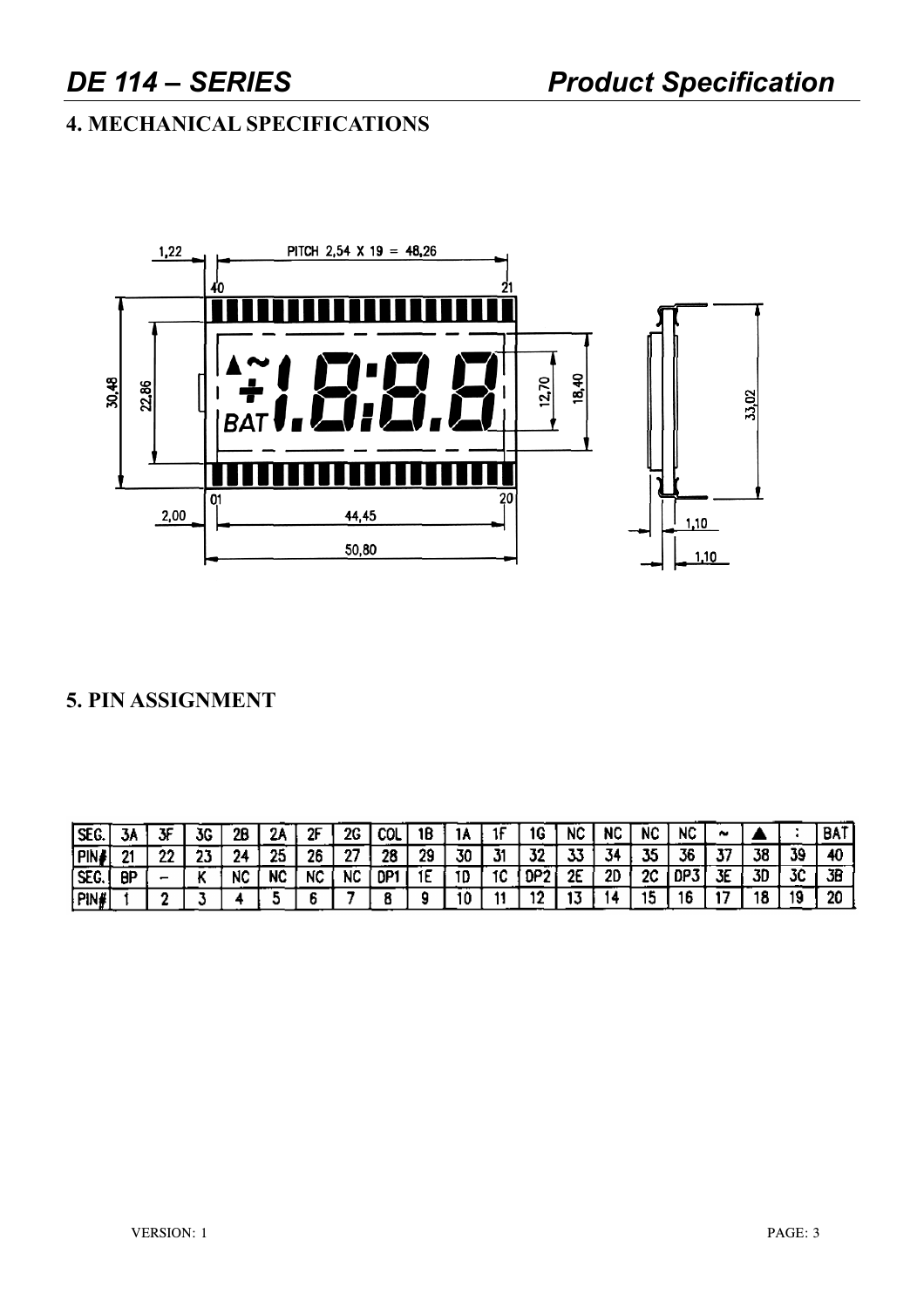# *DE 114 – SERIES Product Specification*

# **6. ELECTRICALAND PHYSICAL PROPERTIES**

| At an ambient temperature          |       | Standard temperature |      |      | Extended temperature |      | Wide temperature |      |      |             |
|------------------------------------|-------|----------------------|------|------|----------------------|------|------------------|------|------|-------------|
| of $25^{\circ}$ C                  | min.  | typ.                 | max. | min. | typ.                 | max. | min.             | typ. | max. | Unit        |
| Operating voltage                  |       |                      |      |      |                      |      |                  | b    |      |             |
| Driving frequency                  | 30    | 32                   | 100  | 30   | 32                   | 100  | 30               | 32   | 100  | Hz          |
| Current consumption                |       | 1.0                  | 2.0  |      | 1.0                  | 2.0  |                  | 1.0  | 2.0  | uA/cm       |
| DC-voltage allowance               |       |                      | 50   |      |                      | 50   |                  |      | 50   | mV          |
| Response time $(t_{on} + t_{off})$ |       | 440                  |      |      | 440                  |      |                  |      | 450  | ms          |
| Operating temperature              | -10   |                      | 60   | -20  |                      | 70   | -40              |      | 90   | $^{\circ}C$ |
| Storage temperature                | $-20$ |                      | 65   | -40  |                      | 90   | $-40$            |      | 90   | $\circ$     |
| Lifetime                           |       |                      |      |      | 100 000              |      |                  |      |      |             |

# **7. APPLICATION NOTE**



Distance of pinrow to pinrow  $=$  glass-size +2.54 mm

### DIL-Pins

Pinlength = Distance between rear side of LCD to end of pin



Ø hole in PCB typ. 1,0 mm

# **8. SEGMENT DEFINITION**

**7 SEGMENT** 



**14 SEGMENT** 



**16 SEGMENT** 



MUX-LCDs Typical organisation Pin 1  $\overline{2}$ 3  $\overline{4}$ 5 6  $\overline{7}$ 8 9 of triplex driving  $=$  COM 1 COM<sub>1</sub>  $COM2$ COM  $3 -$ Ø  $=$  COM 2 N  $=$  COM 3 鰯 × لسيجا

Digits to be counted from left to right.

VERSION: 1 PAGE: 4